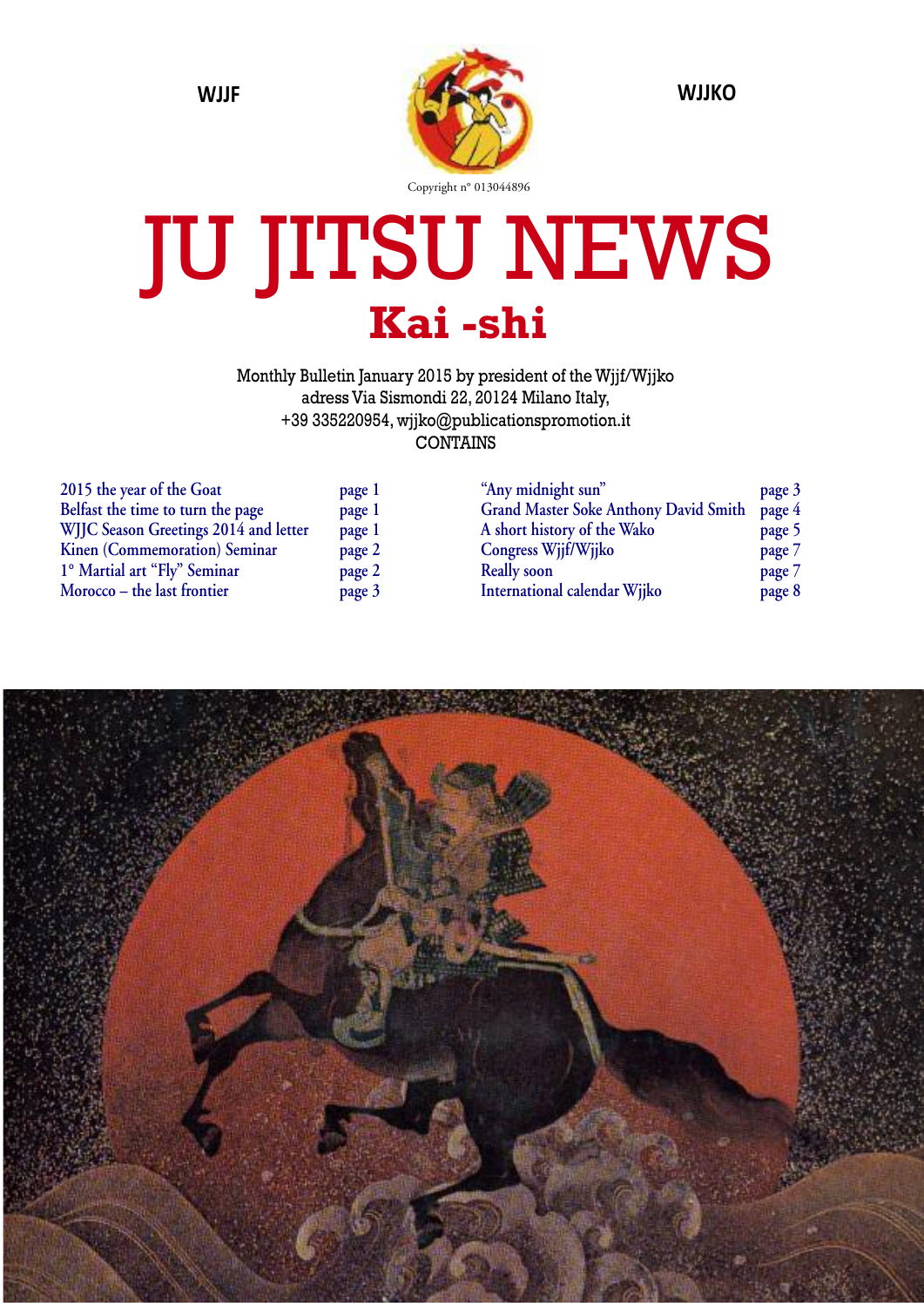

Wjjf/Wjjko member of Wjj Confederation, recognized by Tafisa (IOC) 25 OCTOBER 2013

#### **HQ WJJKO/WJJF**

VIA SISMONDI 22 - 20133 MILANO ITALY Tel. 0039 335220954 - 0039 02 97162878 - Fax 0039 02 89879982 e-mail: wjjko@publicationspromotion.it sito: www.publicationspromotion.it – WWW.WJJF-WJJKO.COM

#### **2015 the year of the Goat**

It is extraordinary the importance of the number fifteen: three (the born) plus five (the life) plus seven (the death) equal to fifteen.

"15" is the number of the souls that, joining to the body, are creating the man.

It remember a "magical square" whose numbers, added vertically, horizontally and in diagonally give always the same result 15

 $\begin{array}{ccc} 4 & 9 & 2 \\ 3 & 5 & 7 \end{array}$ 

- 3 5 7
- 8 1 6

It remembers also more things, mainly of Taoista origin.

With the divination Chinese spirit we are wishing you that "the sky will always be generous with you!!!"

#### **Belfast the time to turn the page**

Every year, and this has happened for 39 years, we are losing time in wasteful polemics of generational alternation.

In 2012 our eyes were on Australia; later on U.K….. I really try not to get involved in situations which do not help the Congress of Belfast, North Ireland (20-22 February). Many are the thoughts that took me to this land, 11 years ago, when with Soke Dai, Robert Clark, we were entertaining our guests from every country for the Congress Ireland, UK and Italy the three "I".

They made great the Wjjf and create the Wjjko (World ju jitsu kobudo organization).

"Bob", Robert Clark, this time will be not there, but his spirit will be there on the *tatami,* and with us, also during our more frivolous moments.

Our Great Family, is always under pressing due to polemics.

Some unproductive and to the contrary, based on past events, or on interpretations about different ways.

I know it is difficult to ask for effort to the common job, but at least we should try. Always important but limited.

The polemics are taking some choices, sometimes painful: some groups are finding new ways or place in Federations born by our ex members; others are creating new structures without having the fantasy to use different initials; thinking what is happening in the future years, when I'm leaving my position in 2016.

Have Soke Clark and I, made a mistake, almost forty years ago (1976-2016) when we created the Wjjf? I'm asking if in that decisive November, a rainy 1976, should it not have been better to go to the Bahamas, we went there two years later and think more to us than to the others!

I am probably almost near to the end of my job, born with the foundation and in 2016 with the congress Wjjf/Wjjko, in Italy, I could give it away to the "ambitious young" that now behind the name of "Shike" are faking to adulate me. So as a joke we put it in the calendar.

I wish to everyone the best for these holidays and a happy new year 2015 the one of the "goat" for the Chinese calendar all to discover which represents: the spirit of initiative, considerations of every aspect before action, a long life.

#### **WJJC President to WJJC Founders and Members regarding the present status of the WJJC development and future progress pos sibilities**

#### Dear *WJJC Founder and Member*,

**Short overview of WJJC Creation and Structure**

It is now about one and a half year since we created and founded the WJJC at a



meeting in Casteggio, Italy, on 30th July 2013. We, the interim leadership of the WJJC, myself, Spartaco Bertoletti, Bruce Bethers and Gianfranco Camerini have worked intensively during the past time from the creation of our Confederation for building the basic administration and having the administrative routines for creating a strong foundation for the future development of the WJJC. One of the very important achievements for the WJJC is the *membership of*



*TAFISA (The International Federation for Sports for All, which is recognized by the International Olympic Committee).* The TAFISA membership for WJJC was obtained during the TAFISA Congress in the Netherlands, autumn 2013.

Today already 13 prominent and well known Martial Arts leaders all over the world have confirmed their interest in the WJJC and decided to come together as the WJJC Founders. They have all signed the WJJC Founders' Declaration and confirmed their real interest by paying the WJJC Founder's contribution. We have also two more international leaders, who have expressed their interest to be Founders. The Founders are the base of the WJJC, so this loyalty and showed interest in the WJJC future development makes me really happy!

*Let us now all Founders and Members work and achieve our WJJC visions and goals together!*

The Founders of the WJJC are individuals with a serious and impressive background in Jujitsu and similar Martial Arts. The Founders will have 5 votes each at the WJJC General Assembly and are also welcome to all WJJC activities free of participation fees. We will also issue a special WJJC Founders' Diploma. The Founders are singular persons, representing themselves and not necessarily any organization or group. The Founders will also have a decisive impact on the leadership of our new world confederation as advisors with real possibilities of making concrete organizational as well as policy and development proposals for the benefit of our common WJJC - Jujitsu for All! Let me shortly again repeat what *you as a WJJC Founder have signed in the last sentence of your Founders' declaration:*

*——-"We, the undersigned Founders of WJJC, World Jiu Jitsu - Jujitsu for All, have founded a new Global and International Sport Federation, the World Jiu Jitsu Confederation, with the ultimate aim and goal to contribute to the general development of real serious Martial Art and also to be an integrated part of the international sports community. The WJJC will be legally incorporated and registered under the name of World Jiu Jitsu Confederation in a suitable city and country, following the legal framework of the specifically chosen country. WJJC will also have the vision of achieving its goal of being an essential part of the international sports movement, but maintaining the real moral and cultural values of serious Budo and Martial Arts."——-*

*I am now really looking forward to hearing from you all as soon s possible and to get your ideas what is important for our further and future development! Let us now work and achieve our WJJC goals together!*

#### **Plans for future Activities**

During the coming year 2015 our main WJJC objectives and goals are to *create a new web site. Membership expansion* is also a priority goal. Other important projects are to *organize a first main WJJC event*, consisting of both the *1st WJJC Congress and General Assembly*, a *training camp and seminars* and also a competition. As our members are using various different competition rules, we could organize *a WJJC Championship with different categories and rules.*

We should also remember that the WJJC is a Confederation, which means that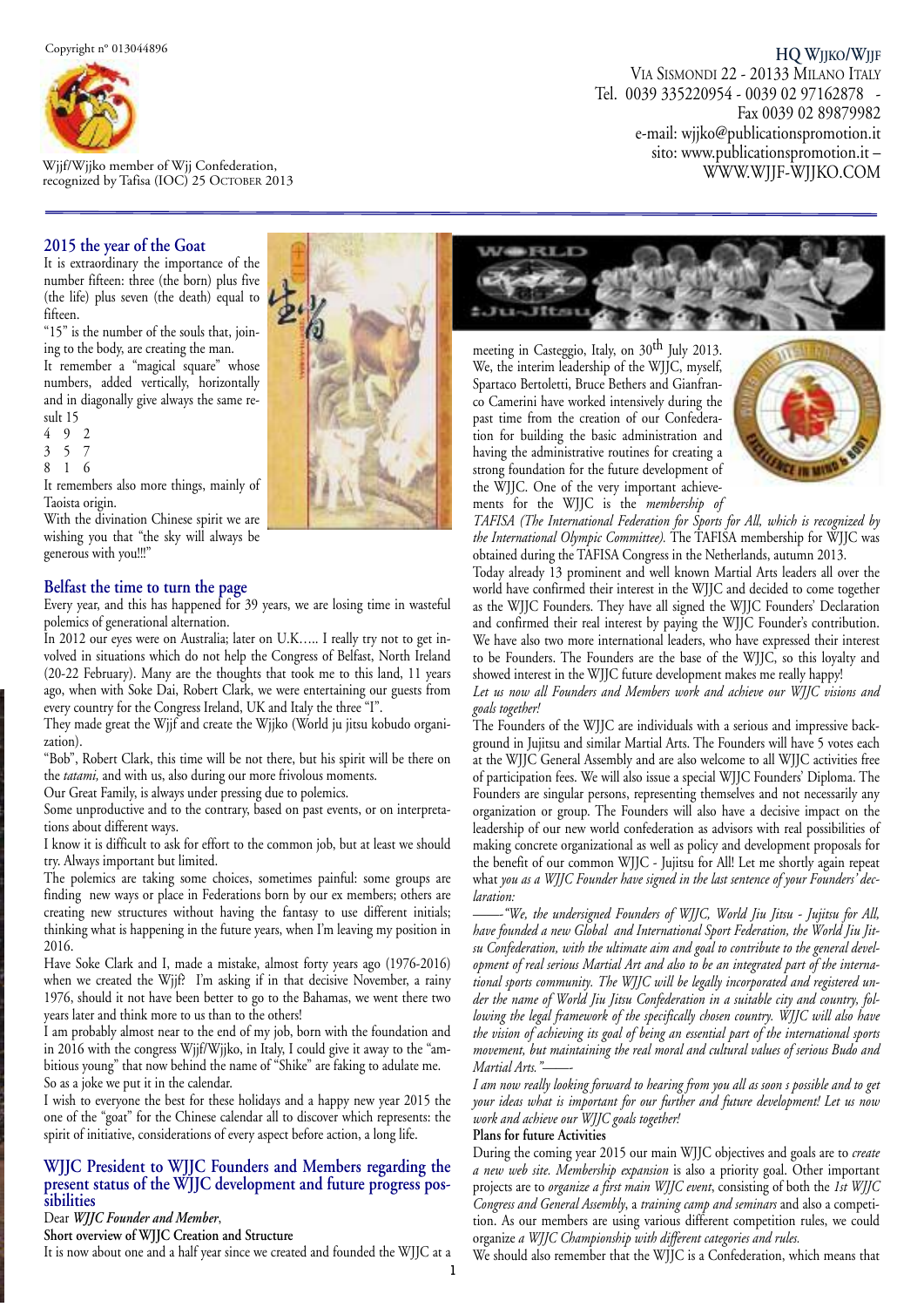

r W ec j o jf g / n W iz j e jk d o b m y T em af b is e a r ( o IO f W C) jj 2 C 5 o O nf C e T d O er B a E t R io 2 n  $\boldsymbol{0}$ ,

our members are organizing a lot separate activities during the year. Naturally it should be good if those activities are open for all our different members to take part in.

#### **List of WJJC Founders**

The following persons are listed as WJJC Founders and have all but two contributed to the creation and foundation of the WJJC with a once for ever supporting fee of EUR 600:-. The

WJJC has also additionally some potential Founders, which have signed the Founders' Interest Declaration and Founders' Form, but not yet paid the contribution fee. Please use the email addresses below and start communicating between you*. Let us also know all your ideas and expectations for the future by direct contact with me and the WJJC Executive Committee!*

- 1. Paul G Hoglund, Sweden, (WJJC President)
- 2. Spartaco Bertoletti, Italy (WJJC 1<sup>st</sup> Vice President)
- 3. Bruce Bethers, USA (WJJC Secretary General)
- 4. Gianfranco Camerini, Italy, (WJJC Treasurer)
- 5. Patrick Hickey, USA,
- 6. Auvo Niiniketo, Finland
- 7. Robert Hart, United Kingdom
- 8. Istvan Kelemen, Hungary
- 9. Hisham Aljassir, Kuwait
- 10. Rainer Grytt, Germany
- 11. Helder Nunes, Portugal
- 12. Tawfiq Jaunbocus, Mauritius
- 13. Leif Hermansson, Sweden
- 14. Ron Yamanaka, Canada
- 15. Farook Pirbacosse, Mauritius

*Finally I as WJJC President and our WJJC Executive Committee wish you all a really Merry Christmas and a coming Happy New Year 2015!* With greetings and best regards! *World Jiu Jitsu Confederation – WJJC Jujitsu for All*

Dr. Paul G Hoglund

#### **Kinen (Commemoration) Seminar**

The official opening at the Headquarters of the WJJF, The Clark Centre, Fazakerley, Liverpool on the "8th February 2015" the "ROBERT CLARK MEMORIAL" area.

A unique opportunity to view original video footage along with photographs and personal effects of Soke Dai, Robert Clark in an area designed to display these unique items.

Also displaying and charting part of the inception of the WJJF along with some original hand written notes outlining our dan grade syllabus.

The opening of the memorial will be celebrated with

a Ju-Jitsu seminar for both juniors and seniors and is being attended by many senior grade martial artists, friends and colleagues, past and present, all of which want to show their respect to Soke Clark`s memory.

#### **1° Martial art "fly" seminar**

For the first time in the history of the WJJF our great family has had an important touch with a prestigious Italian reality, one of the most important military base of the Aeronautics - the 46 Flight Brigade of Pisa, which has hosted Sunday 30 November one important seminar of the World Ju-Jitsu Federation. The creator of this event has been Shihan Mirko Di Cristofaro 6° dan one of the official representative of the federation, thanks goes, for the availability, to General Roberto Boi, commander of the flight brigade, who organized a multi martial meeting where different organization members of the "WJJF" met under one only flag.

It has been an incredible seminar, in an amazing location, giving great emotions to a few numbers of martial artists totalling 90, plus coaches who did not want to miss this occasion. An event that has needed a great deal of organization and thanks of the cooperation of the base everything is gone in an excellent way.

The 46 Flight brigade in the name of the General Boi, has put in a lot of human resources and logistics essential for the success of this day. The division which helped in the start step of the event has been the PUMA, the office of the Brigade which has the duty to manage the sports and social activities.

The seminar has been divided in two steps, in the morning two and a half hours dedicated to a technical seminar divided in 3 groups and the afternoon,

after lunch a guided visit. The Shihan who accepted the invitation of the teacher Di Cristofaro, are among the best Italian representatives of the WJJF, Shihan Livio Cesare Proia 7° dan, technical director of the jujitsu of the FESIK, the Shihan Guido Nicoli 6° dan, the Shihan Andrea Colombini, president of the PMA ITALY, Shihan Gianni Ronchini and David Gobbi of the KAMI Centre in Veneto, whereas for the AIKIDO, host discipline there was Sensei Michele Giaconi.

Before the beginning of the job on the tatami, Shihan Di Cristofaro has made the home honours thanking the 46 flight Brigade together with his commander for having supported this project. After the presentation of the Master and the delivery of the plaques, the training started. The six Sensei alternated the job showing all the potentialities of the style of jujitsu of the Soke R. Clark, so the morning was very intense.

Every Shihan had 20 min with the group, to show and to try the personal expression of the "sweet art", after the seminar everyone had a shower and after a rich "warrior" lunch. The second step was dedicated to the discovery of the operative role of the flight



**SUN 8TH FEBRUARY 20** 

**JUNIORS £5** 

OPEN TO ALL GRADES LIMITED PLACES SIZON NOW

**MEMORIAL OPENING - 12.30** SENIORS £10 13.00 -15.00

10.00 - 12.00

SOKE ROBERT CLARK COMMEMORATION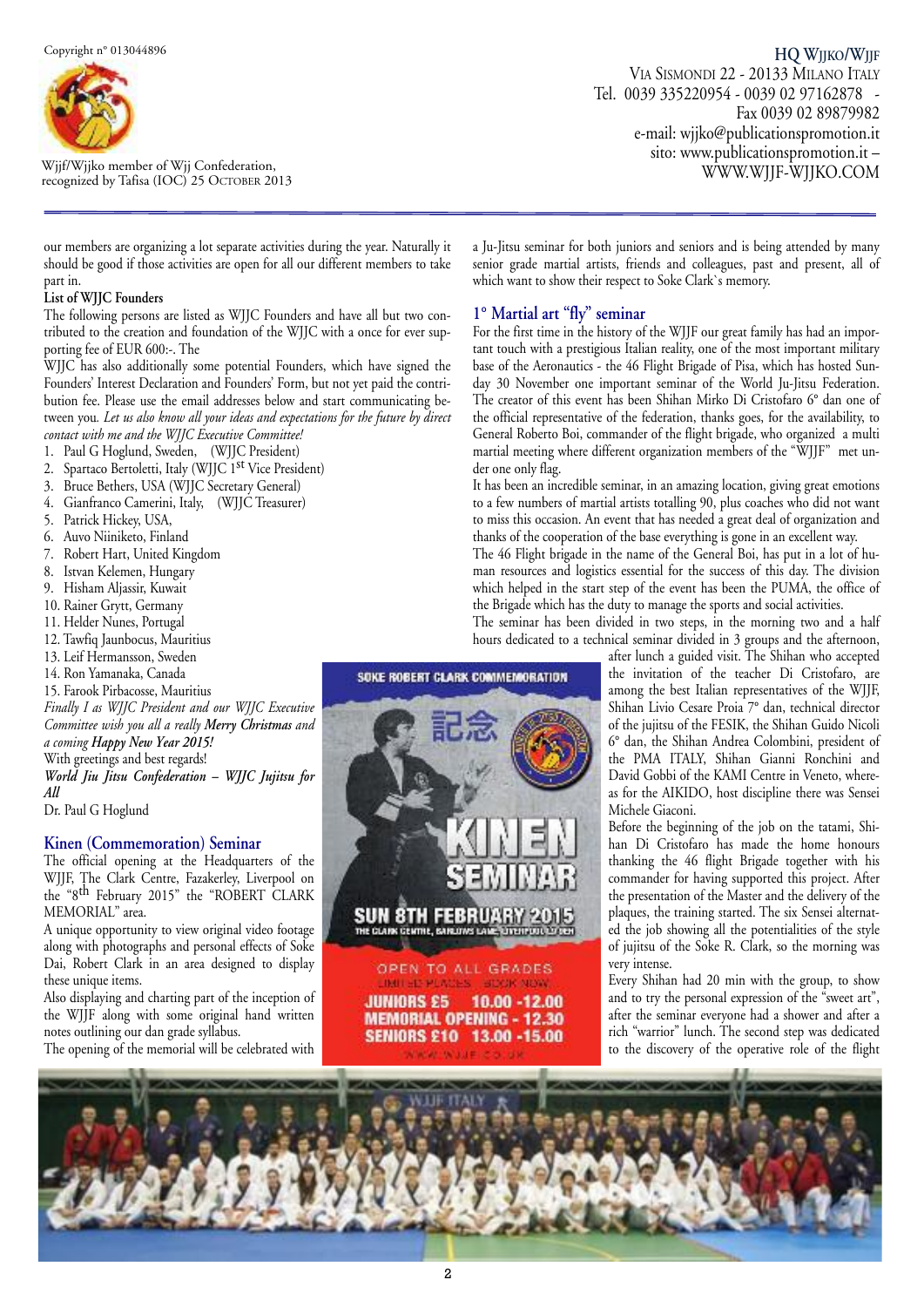

recognized by Tafisa (IOC) 25 OCTOBER 20 Wjjf/Wjjko member of Wjj Confederation,

brigade, and of the realities that with the missions are facing every day, thanks for the explanations from the pilots everyone has understood the difficult job of the brigade when it is under mission and the valour given by people to Italy.

Some special thanks are necessary, the team of the teacher Di Cristofaro who helped before and during the day, especially the teachers Zipoli and Giusto who were always present, but also to the students of the "Bushido Martial Academy", centre of martial formation of the WJJF directed by the Shihan Di Cristofaro and present at FORNACETTE (PI) and at NAVACCHIO (PI) (www.bushido-academy.it), for having created the project.

Great emotion for everyone for having been there and having breathed the professionalism and kindness which has made this base well known all around the world, thanks for the human quality of his people, and the great chance for training together with the SHIHAN and teachers so skilled technically. We hope we can repeat this event in order to meet again these two prestigious reality which have in common the internationality of the job.



#### **Morocco – the last fron tier**

#### **Rabat / Casablanca 11/16 December 2014**

And so this 2014 of the Wjjko is accomplished!

It began in the cold of Finland (3/5 January 2014) and is ended with a pale sun on the Mediterranean banks, in Morocco.

The group headed by Shihan Mehdi Hijaouy and coordinated by the teacher Karim Boutahar, amongst other things a very good judoka, is crowing and developing.

With a meeting at the Hayat Hotel in Casablanca, with the

president of the Judo and Martial arts Royal Federation of Morocco doct. Chafik Elkettani, it has been opened a chance of a recognition "real" effective and Regal of the jujitsu, and Self Defence, by the F.R.M.J.A.M.A, which is dealing with the martial arts that means to get and to recognize our state diploma.

Strong days in Rabat, at the dojo, in a room of the polytechnic, with a demo stage by Gs Bertoletti, and the delivery of the 6° dan Ruku dan menjio to the Sensei Berramouda Abdelhadi (nº 4481) well known person of the Moroccan Aikijitsu.

What about the 2015? Immediately in the Finish snow for the seminar of Gekken (Japanese sword) by Gs Bertoletti/Hotakoryu of Soke Auvo Niniketo. Always talking of Morocco: jujitsu, Brazilian with an extended invitation of Rigan Machado and self defence.

An engagement that Shihan Mehdi Hijaouy is doing with professionalism and passion!!



#### **"Any midnight sun"**

Helsinki 10-11 January 2015

It is not snowing!!

The white snow arrived from Norway, so the students of the Shihan Ottar Andre Vasenden said, coming here with more than 70 participants at the by now traditional seminar of January.

The Koden Enshin Ryu – Gsb Ha, is strong in Scandinavia and now we have also the Lithuania.

This thanks of Shihan Kimmo Tenhunen (Ko-dansha) of the Hokuto Ryu, founded by Soke Auvo Niiniketo, today 10° dan (Wjj Confederation).

The program considered the development of the sentei *– kata*, till to Izuma; *kyon* basic with some combinations of Enbo and Enka and, to complete it the cut of the bamboo in *suemonogiri*.

Able for the "yudansha" level, warriors, the Norwegian: Stephen Gulestol and Eirik Langum

Total satisfaction for a technical engagement and of Energy of 12 hours of Kioko "shin-ken-no-bugei-keiko".

The next 20-22 March in Norway for the seminar promoted by Shihan Ottar Andre Vasenden , where also the Lithuanians are waited.

The job of Shihan Kimmo Tenhunen, is giving to the Koden Enshin ryu – Gsb Ha (registered with n° 1577938 Uibm date 5 February 2014) great satisfaction, besides all the expectations.

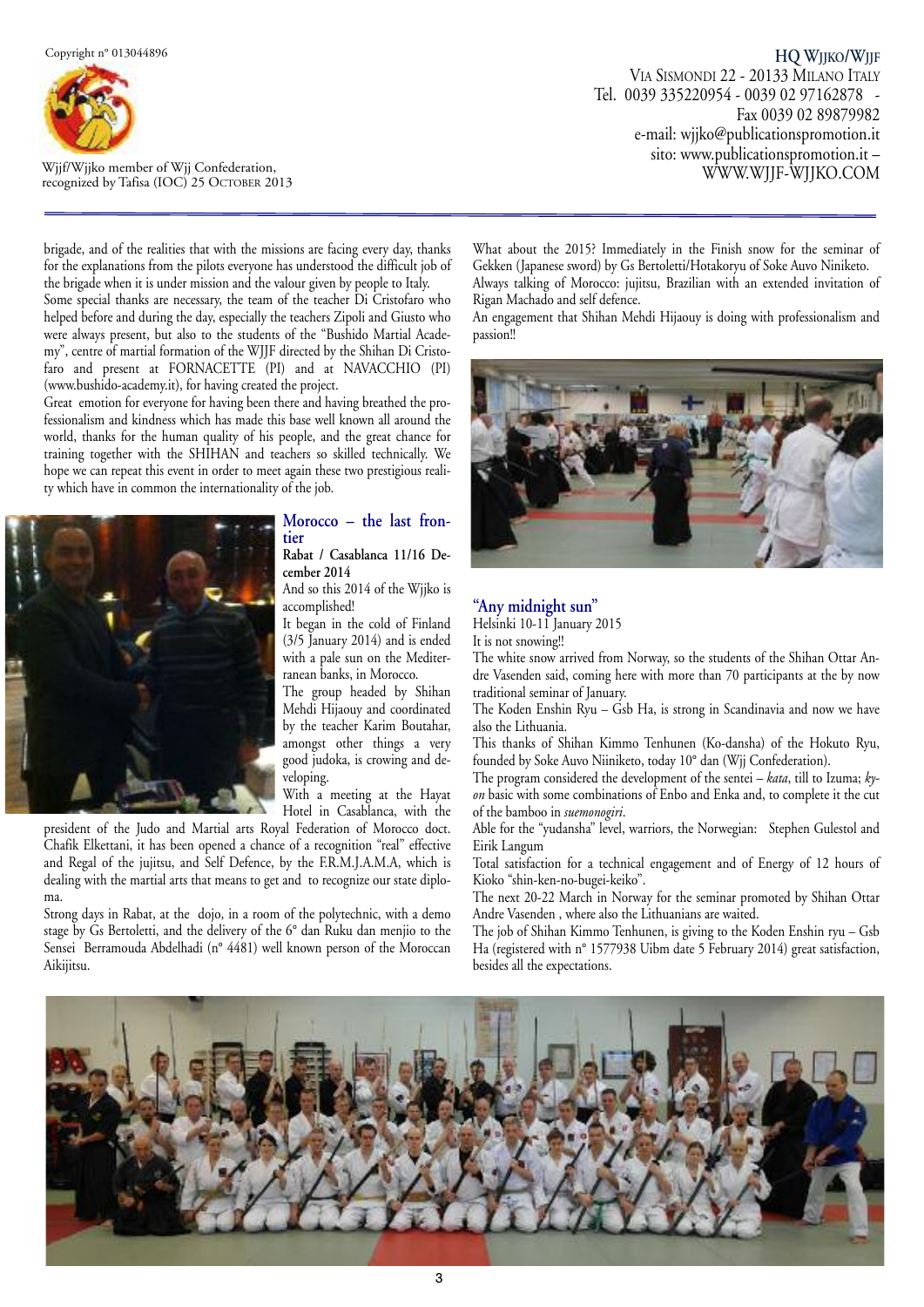

Wjjf/Wjjko member of Wjj Confederation, recognized by Tafisa (IOC) 25 OCTOBER 2013

**HQ WJJKO/WJJF** VIA SISMONDI 22 - 20133 MILANO ITALY Tel. 0039 335220954 - 0039 02 97162878 - Fax 0039 02 89879982 e-mail: wjjko@publicationspromotion.it sito: www.publicationspromotion.it – WWW.WJJF-WJJKO.COM

Today in Finland, Scandinavia, Balkans, Russia, Bulgaria, Hungary the Koden, Gekken, Japanese fencing and Ken jitsu, it is an efficient alternative and the completion for the jujitsu of every level.

#### **Grand Master Soke Anthony David Smith**

**(Known as Soke Tony Smith)** Judan, (10th Dan) Atemi Ju Jitsu, 9th Dan Jiu

Jitsu present by the Martial Art Group of Australia in 2012 and Hoshiyama Sensei October 2013 and recognised and legitimised his style of Atemi Ju-Jitsu. Inherited the linage from Sensei Reg Bleakman in 2010, pass by the family to him personally.



under Smith family (no relation) family dojo in the West Midlands were he also trained under Sensei Abbe, then moved to train with Sensei Bleakman, and Sensei Smith was a pioneer of Atemi Ju Jitsu not just in the UK but worldwide**,** under the Budo of GB and research both the modern and Ancient history of Atemi and continues his study, even today.

In the early 1970's Sensei Tony Smiths "Chances Club" became one of the biggest and arguably the best Martial art clubs in Smethwick, West Midlands at the time. With members traveling the country giving demonstrations and Sensei Smith being requested to visit and give guest classes from London, to Liverpool, Wales to Cumbria.

When chances glass works closed in the very early 1980's, so did the club. Then Sensei Smith opened five clubs around the Midlands area. Sensei Smith also traveled in the very early 1980's to China and train in Kung Fu. He achieved his lifelong ambition to visit and train with masters in Japan, doing so three times and taking his young son (James Smith age 13yrs) who was invited to stay on in Japan for elite training under a Japanese Master Hiyabuchi Sensei**.** History of training:

The International Kung Fu Chuan the Academy of Oriental Arts & Budo of Great Britain in:

Budo, Jiu Jitsu, Atemi Jujitsu, Aikido, Aiki Jitsu, Kobudo, Karate, Kung Fu Given the freedom of Southern Japan Nishinomiya by The minister for sport of Japan 1993, and given the title of "Samurai" by the Minister of Sport, Juichi Jo Shimuzi in Japan and again by Hiyabuchi Sensei 9th Dan & Toshimichi Takeuchi Sensei in 1993

**Other Association grades:**





**International Academy of Ken-Jitsu-Japan:** Chief Instruction Section I-A-K England **Budo of Great Britain:** Other grades Iaido, Katsu (Japanese first Aid) **Amateur Martial Arts Association:** 6th Dan Kung Fu Chuan 7th Dan Jiu Jitsu and various coaching qualifications

**English Contact Karate Association:** 7th DAN Karate, Ko Budo **Hontai Yoshin Ryu Jiu Jitsu & Kobudo World Tournament Osaka Japan** England Team Member (4406) 1993, Gold medal & Bronze oval third place in Kobudo

**Further training in Japan Training in Japan Subjects whilst in Japan** Tokyo = Aikido Iaido sword Kobe=Osaka= Jujitsu, Kobudo, Judo Shinto Ryu Kobe=Iadio Araki Munsasai Nara= Ken Jitsu Aikikai Okayama=Ninpo (Ninjitsu) Kokusai Budoin

Hontai Yoshin Ryu + Kobudo Juken Ryu, Inc. long pole Ken-Jitsu

#### **Training in Kobudo (Ancient Weapons)**

Over 24 weapons studied, becoming international Judge of Kobudo

**Japanese Karate Styles Studied:** Fourteen styles studied

**Studied Aikido at the World Headquarters in Tokyo Japan**

Registered British Aikido Board coach 1993

Aikikai Foundation

Seki Shin Kan

**World Korean Karate Jutsu Federation** Kempo Karate 4th Dan – and Unarmed Combat + Self Defense

Taekwondo 4th Dan & Grading Officer

#### **Kung Fu Chuan**

Styles Studied British Shaolin Wu Shu, Lau Gar, Tai Chi Shaolin & Tajiquan, Cobra Hand (in Thailand), Tiger Paw, Dim Mak Poison hand, Python style (Crushing & Locking), Sim Kam (Low Kicking style), Northern Palm hand (Slapping), White Crane, Weapons of Kung Fu, Grade 6th Dan government Recognised

3<sup>rd</sup> Dan Fudoshin Jiu Jitsu Association 93

Dan grade International society of Ninjitsu Japan (also studied Fuma-Ryu Society Ninja)

#### **Other diplomas:**

Polish + Japan Denshokan Hakko Ryu (1998)

Polish Seki Shin Kan Gora Samurai

Presented with Jiu Jitsu certificates by Jacek Cierniak (instructor 6<sup>th</sup> Brigade Para) for teaching their instructors unarmed combat

International Association Traditional Martial Arts Japan. Traditional Medicine level 7

**OTHER** Medals attained

Kung Fu, Karate, Judo and martial art weapons various

Taught in Dubai 2009

Taught martial arts in Guru Nanak Indian temple (first white Englishman to do so

Chiang Rai Thailand & Burma (teaching 7 different martial arts to well over 100 students at the same time)

Refereed a Judo match in Japan at Osaka Castle

Lectured extensively in Poland (Commando, 6th Brigade parachute regiment, Border guards, Gencja Ochrony Security & Secret Service, University of Sport in Krakow being the first ever foreigner to teach there). Graded 7th Dan Kolegium Dan 1998, recognized by EU & World wide.

**English Contact Karate Association 1994** (World Tournament Groningen Holland) Chief of Referees

International Karate Referee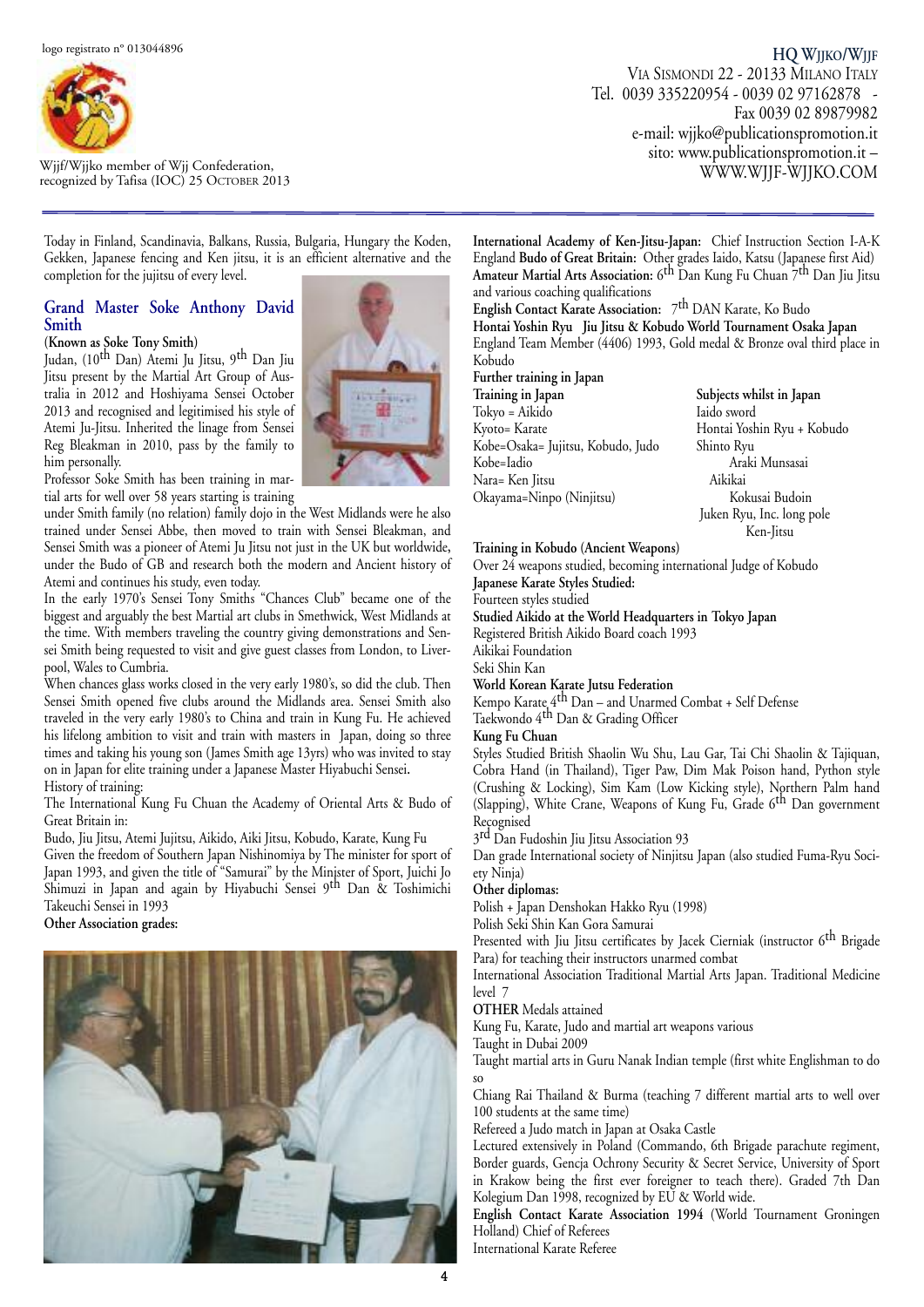

recognized by Tafisa (IOC) 25 OCTOBER 20 er of Wjj Confederation,

International Kick Boxing Referee Judge of Kobudo (ancient weapons)

**England team Coach** (along with Cecil Rose) England Team took the following:

20 Gold, 5 silver & 8 Bronze.

**Some of the Martial Art Masters, Grand Master Professor Soke Smith has trained with, under or was graded by:**

Sensei Kinshiro Abbey, Sensei Noro, Sensei Nagazono, Sensei Reg Bleakman, Shihan Hiyabuchi

Shihan Ikagi, Shihan Shinoara, Soke Keiji Tose, Sensei M. Kanetsuka, Sensei Chiba, Soke Yamaguchi (12th Dan, oldest living swordsman 98yrs in Japan 1993), Sensei Richard Gosling, Sensei Kim Chung

Sensei Eugene Codrington, Sensei Eddy Daniels, Sensei Ellie Cieplak, Soke Kyoichi Inove, Colonel Stanislaw Kalinski, Sensei Garth Billingham, John 'Loafty' Wiseman (SAS Instructor), Sensei Steadman

**\*\*Please Note this is the shortened version of Professor Tony Smith's CV**

#### **A short history of the Wako**

#### **Banzai International 1987**

#### **By Ennio Falsoni**

The World Championships we are about to discuss came at a complicated moment in the short history of the Wako. For the first time since semi and full contact kickboxing appeared in Europe, the championship was held without the participation of two important figures of the recent past: George Brukner and Mike Anderson, both of whom are banned from the Wako.

The former, to be precise, was ousted on the occasion of the extraordinary meeting held at Mestre during the U S, Italy light contact competition last ester; the latter at the wako world convention held recently on the outskirts of Paris at Milly-la-Foret. How did it come to the exclusion of two of the principle movers of the organization, an organization which they themselves wanted? It will seem paradoxical only to those who are unfamiliar with the vicissitudes experienced within the Wako. We believe it would be worthwhile at this point to summarize these events.

The Wako (World All Style Kickboxing Organization) was born under another name in Europe in 1976. It was conceived by Georg Bruckner, with the help of Geert Lemmens (Belgium), W. Stocker (Netherlands), and Wolfgang Wedde (Norway).

In 1977, the organization added Pter Land of Austria, Jean Pierre Schuepp of Switzerland, Ennio Falsoni's Italia Fiam organization, dr Topic and Zarko Modric of Yugoslavia, and Mike Haig of Great Britain.

As long as the group was a family style outfit, everything ran smoothly. There were no statutes, no set rules to worry about, the secretary only had to send a

**HQ WJJKO/WJJF** VIA SISMONDI 22 - 20133 MILANO ITALY Tel. 0039 335220954 - 0039 02 97162878 - Fax 0039 02 89879982 e-mail: wjjko@publicationspromotion.it sito: www.publicationspromotion.it – <sup>13</sup> WWW.WJJF-WJJKO.COM

it after other already proven international sporting federations. In keeping with his own experience, Ennio Falsoni was aiming to organize the Wako something in the lines of the Wuko (the leading international karate organization, recently recognized by the CIO). So Bruckner's sweaters, Mike Anderson's open shirts, and the various jeans and corduroys of other members of the group were suddenly no longer appropriate for high level meetings, press conferences and dealings with sponsors.

It was necessary to get a "look" for the group, and I could no longer be that of a bunch of merry pals. Plus lots of printed matter, at the very least a set of precise rules for the athletes, referees, judges and coachers, health and safety precautions; an efficient secretary; people willing to donate their time to travelling, keep up contacts, spread the world about the Wako and find new international partners. In short, it was time to do things that are normally done to advance an international federation in a dignified manner – so that it can acquire credibility.

In 1981, after the flawless organization of the world championships in Milan, Ennio Falsoni was elected general secretary. For the first time, Bruckner allowed the secretariat to be moved from Germany and out from under his wing. Two strong personalities like Bruckner and Falsoni, with widely divergent ideas about the development of the organization, and above all, with two completely different styles of confronting any problem, were sure to be bound for collision. In 1983 the world championships were held at London. In preparing them Bruckner and Falsoni decided to arrange an international conference of referees and judges, always a painful note at competition. It was to be held in Germany and then in Italy, and was intended to gather and present all the new rules that Bruckner, Falsoni, Schuepp and Yau had put together and polished up during a sleepless working weekend in Berlin that same year. Needless to say, neither was at the conference organized for 1983, nor where the rules (left with Bruckner for the final draft) brought to light. The London competition proceeded earlier in 1981. Two years lost, and the organization had not yet managed to produce a clear set of rules for itself.

That world championships in London, although a technical success, where unsatisfactory from an organizational viewpoint. The somewhat prejudiced Bruckner resented the strides made by black competitors from Great Britain, and took advantage of the poor arrangements at London to unleash his attacks on Mike Haig and Jeremy Yau, who were using almost exclusively black athletes. He called a meeting in Zurich in December of the same year to "settle the score" with them, and in fact managed to expel Mike Haig from the Wako.

Mike Anderson was supposed to come (he had been absent since the 1981 meeting in Milan), but did not. So the Wako once again proved to be a primarily European affair. There were harsh personal attack from both sides at the Zurich conference.

few letters a year concerning the European or world championships. In other words, the international federation was too young and there weren't enough solid structures in place to be able to call it a true organization.

The meetings were congenial dinner gatherings; decision were made between one course and the next. You couldn't complain about that. The climate was pleasant and so was the company.

Anyway, the trouble began – inevitably, really – when it was decided to make a jump in the quality of the organization, to model



The buck was passed around until Bruckner, who had in the meantime been busy trying to produce a new plastic protector (which had flunked out at London), suddenly announced – right in the middle of the meeting and amid general surprise – his resignation from the European presidency, citing personal reasons. The delegations of Switzerland, Germany, Italy, Hungary, Austria, and Ireland were present.

They could not persuade Bruckner to change his mind, so from that moment the excluded him from all Wako activities. After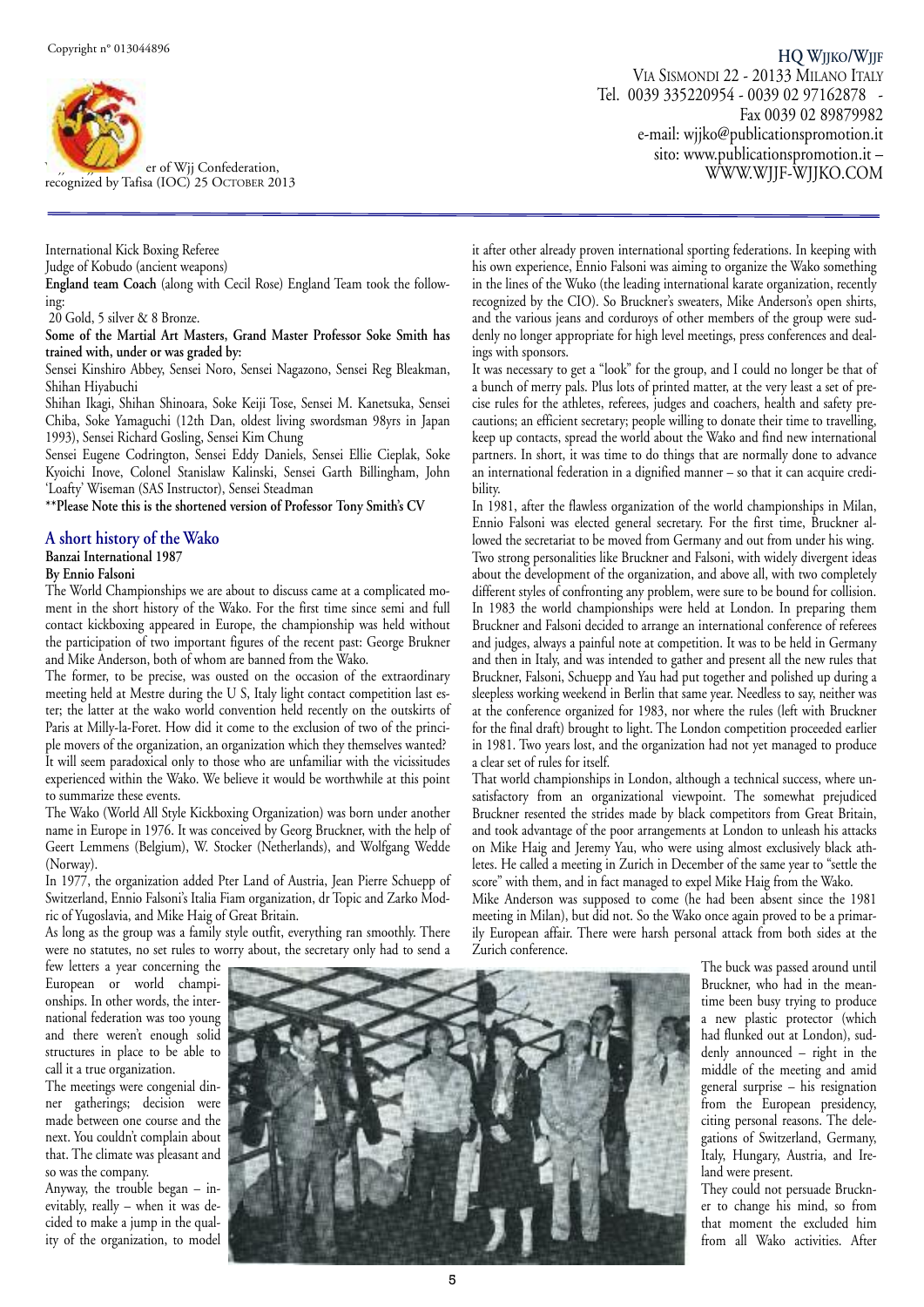

recognized by Tafisa (IOC) 25 OCTOBER 20 er of Wjj Confederation,

**HQ WJJKO/WJJF** VIA SISMONDI 22 - 20133 MILANO ITALY Tel. 0039 335220954 - 0039 02 97162878 - Fax 0039 02 89879982 e-mail: wjjko@publicationspromotion.it sito: www.publicationspromotion.it – <sup>13</sup> WWW.WJJF-WJJKO.COM

Bruckner's departure from the meeting, the statutes were put in order, as were the rules for the promotion of the Wako. The 1984 European championships were organized by Austria with great technical and organizational success.

Bruckner did not come, nor did he participate in the world conference held, as always, the day before the competition.

Mike Anderson had come to the end of his long problems and was not present at Graz, but directed the activities of the assembly, of which Ennio Falsoni had been elected European president, Bertoletti general secretary, Valera head of the technical commission, and Lemmens head of the referee commission.

The official air of the occasion was enhanced by the presence of Dr. Lothar Sheer, president of the Austrian boxing federation, and member of the executive board of the A.i.b.a., the world's leading amateur boxing organization.

The Wako had grown in the meantime. Thanks to Falsoni's promotional world, France represented by Boissin, Valera and Renesson was the federation's biggest semi and full contact acquisition and thanks to France, the Ivory Coast, Algeria, Morocco, and Spain are to get organised for entry. In addition, Falsoni made an opening to the east, pushing Hungary to intensify its actions in Eastern Europe. In fact, Poland, and perhaps also Czechoslovakia, Bulgaria and Romania will be on hand for the next world championships at Budapest.

Everything seemed to be running smoothly: Bruckner was in limbo, Anderson was in agreement with Falsoni's policies, so much so that they worked together on that great tournament which brought an American squad to Italy at Easter time last year. Everyone expected Anderson to be there with Ochiai, Lewis and the eight athletes, but he did not show up, citing a dubious automobile accident.

Bruckner was emerging from the shadows, suddenly and apparently with no good reason, he criticized Falsoni and his election, maintaining he had never resigned (there are ten witness to confirm the contrary) and so was still the Wako's European president! Refusing to recognise any of the decisions made in the meantime, he called a meeting in London to form "a new Wako", as he wrote. The move was considered illegal, since only the existing Board had the right to convene a meeting, and no one wanted to go except Schuepp and Canning, for personal reasons. It was decided, in fact, to hold an Extraordinary Meeting in Mestre as a response to this open attempt to break up the current organization.

Bruckner (with Schuepp) made an unexpected appearance at Mestre, evidently to see who had come. He was told that there was still time to straighten everything out, if he would accept the validity of the Zurich and Graz meetings.

Apparently miffed by the presence of the French in general and his enemy Valera in particular, he refused, and the Wako members voted for his expulsion despite the important pioneering work he had done.

Mike Anderson was informed, and did not seem surprise by these events. During a visit to Milan (Banzai was doing an article about him), he appeared to be in complete agreement with Falsoni. But then came the dramatic coup: Bruckner flew to the U.S., and within a couple of weeks convinced Anderson to line up on his side. They prepared a dossier of accusations, levelled mostly at Falsoni. They were serious, excessive, and Falsoni called another meeting of all European Wako members.

It took place at Milly-la-Foret in Fontainbleu near Paris, and was arranged to run parallel to a course in international refereeing set up in preparation for the Budapest competition. The nine countries present voted unanimously to expel Mike Anderson from the Wako, because he had sided with Bruckner despite promises he had made in the Graz meeting. The new statutes, which definitively decided the rules and regulations for light, semi and full contact, were deposited with a French lawyer, with a new and organic set of rules, Ennio Falsoni took off for the States to find a new partner, he spoke with Hody Ochiai and Judy Quine, who is aligned with the Pka, and Benny Urquidez.

Since the start of the Wako, Anderson had not developed any organization at

all in the U.S., and Falsoni discovered that the Wako was virtually unknown in that country. Perhaps a worldwide agreement will be reached with the Pka, or maybe some other solution will be found; anyway, a more credible and better organized American partner will surely soon be found.

The participants at Fantainbleu decided to change the A in Wako from All style to Amateur, so the name now reads World Amateur Kickboxing Organization, a title which better defines the limits of the organization. The Wako is under way on a new path, and this time there should not be any slip-up.

The World championships at Budapest are seen as fitting into this picture. They will be a tough testing ground for the technical and organizational skills of the new Wako, a challenge which the federation's members have accepted with enthusiasm and confidence.



*Retro cover of the first Syllabus, graphically realized and printed by the company of the Family Bertoletti, in order to prepare the basis of a common job. The Syllabus is the grammar of the Wjjf/Wjjko. It is up to you to interpret it following the principles of Soke Robert Clark (1979).*



*The Lieutenant great master Don Iulian Moisescu of Santa Teresa with Gsb during the convivial chapter of investiture of the Sovereign Order of Saint John of Jerusalem Knights of Malta in Milan (20 December 2014) Iulian Moisescu shihan has been one of the major promoter of the Wjjf/Wjjko in Romania*

*France: International seminar in Schweighouse (15 16 November 2015) promoted by Hanshi Laurent Haag. Toast!! In the photo: Joachim Jenkel-Peters 10 DAN, Bodo Muri 6 DAN, Claude Criqui 6*



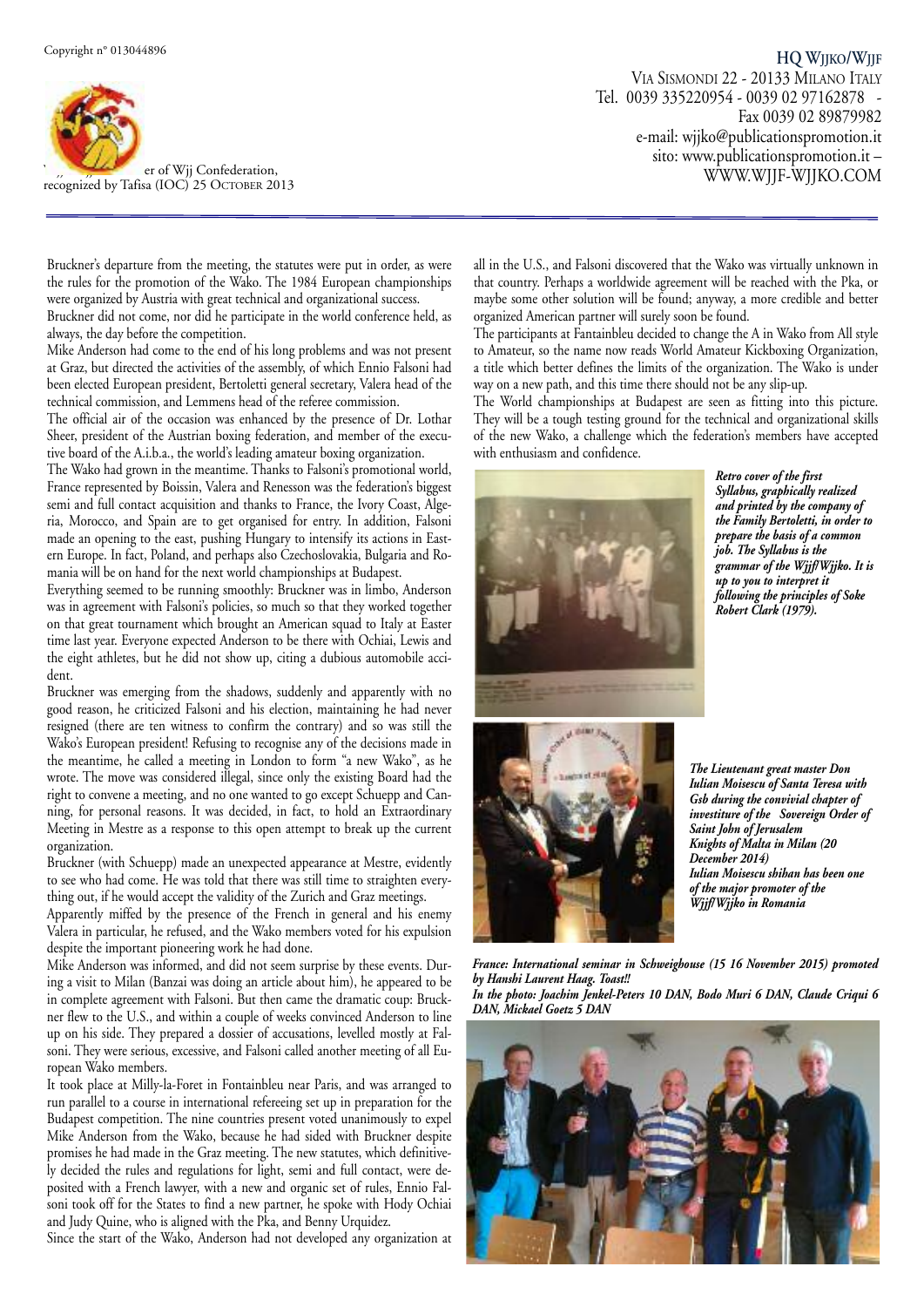

r W ec j o jf g / n W iz j e jk d o b m y T em `afisa (IOC) 25 OCTOBER 20 er of Wjj Confederation,

#### **Congress Wjjf/Wjjko**

Congress Wjjf/Wjjko Belfast (Ireland) 20- 22 February (please see WJJF/WJJKO Congress face-book page)



*Lightining visit of Duaij Al Saleh black belt (kuro obi) from the Kuwait at our Head Quarter in Milan. Diaij Al Saleh student of shihan Hanshi Hesham Saleh Aljaser has been welcomed by the family GSB*



**HQ WJJKO/WJJF** VIA SISMONDI 22 - 20133 MILANO ITALY Tel. 0039 335220954 - 0039 02 97162878 - Fax 0039 02 89879982 e-mail: wjjko@publicationspromotion.it sito: www.publicationspromotion.it – <sup>13</sup> WWW.WJJF-WJJKO.COM

#### **REALLY SOON**

**Wjjf - Wjjko/ Shihan Kai: realization of the new Videos DVD; really soon, orders**

Dear Shihan, we are glad to inform you we are publishing the new "DVD" we prepared last June in Carrara (Italy). The video has been realized putting the image of the logo Wjjf-Wjjko registered with protocol n. 130044896 with validity inside the EEC, we are still waiting the registration of the Logo " *Foundation R. Clark*". In case this logo is registered soon, we could insert it in the new video. The "DVD" will be advertised and sold starting from January 2015 at the price of Euro 35,00.

Awaiting your reply soon, we remain

## WJJF / WJJKO official merchandising > DVD



*Germany: With us Soke Robert Clark (1946-2012), and also our friend Franz Strauss who passed away (1933-2014)*

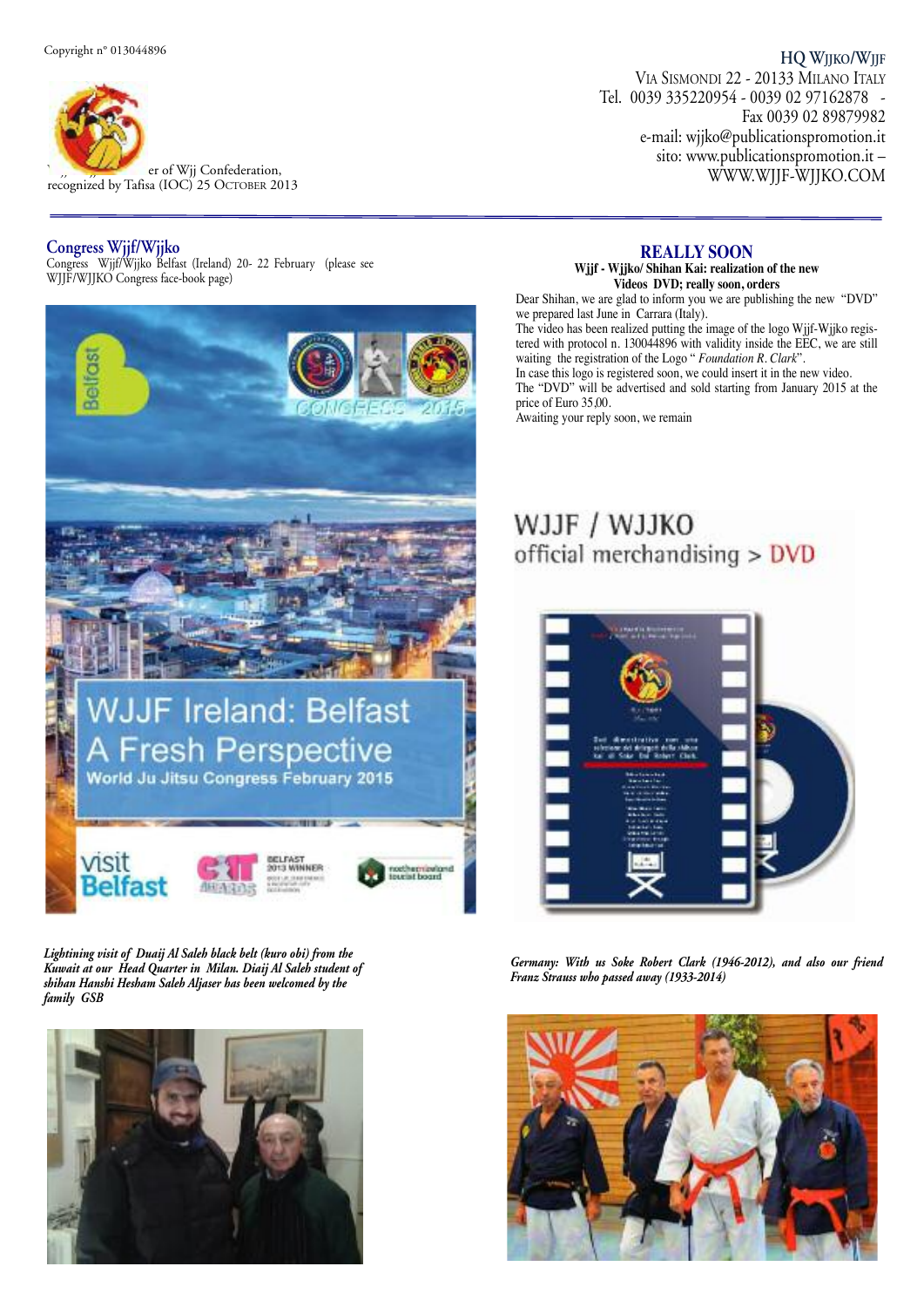

# WJJF / WJJKO

official merchandising > uniforms / belts





**BLUE JACKET** 





WH

World Ju-Atra Federation WINO

Wer if Je-Jitsu Kokado Deparktation

**BECTS** 

**MIDENT R**EL then sight a protection of the car per, and confidentially performance and interactional performance of the Carolina Carolina (2004). The state of the control of the control of the control of the control of t ation on the latter to see the local to be about the Theory 2010 L  $\sim$  2010 L  $\sim$  2010 L  $\sim$  2010 L  $\sim$  2010 L  $\sim$  2010 L  $\sim$  2010 L  $\sim$  2010 L  $\sim$  2010 L  $\sim$  2010 L  $\sim$  2010 L  $\sim$  2010 L  $\sim$  2010 L  $\sim$  2010

 $\overline{\text{NELTS}} \sim \text{Coker}$  and  $\text{Coker}$  and  $\text{Coker}$  is the contribution of the contribution of the contribution of the contribution of the contribution of the contribution of the contribution of the contribution of the contrib

Note the procedure of a maximum stand, representationing analysis

#### **International calendar Wjjko**

- **20-22 February:** Ireland Wjjf/Wjjko Congress
- **20-22 March** stage Koden in Bergen (Norway)
- **20-22 March:** stage in Italy (Norcia) organized by Shihan Livio Proia
- **8-9 April:** Milan Italy international seminar with Master Rigan Machado
- **1-3 May (new date):** meeting and stage Wjjf Italy (Liguria Italy)

#### *New Zealand Kristchurch 1995 The gold years 20 years ago!!!*



### WJJF / WJJKO official merchandising



WILD lelem item instrucced the codit Anitological SAMPL (31, 201, 102, Shirt - 109) but also show that it coll. World Ju-Thu, Federation WILLO Вые неужнем язы и вользования принярховно верхи ind Justinia Abbailo Digai McDon

www.wijf-wijksvam

- **8-10 May**: Anversa (Belgium) stage with John Theirien (Canada) nad Alain Sailly **30-31 May**: Stage and dan grandin PMA (Pisa and Carrara) Italy
- **16-22 August**: Fjjcr organizes Summer Camp ju jiItsu in Valtice

**23-30 September**: Stage in Australia organized by sensei Tony Smith nad shihan Carl B. Withey

- **31 October- 1November:** stage in Russia organized by Alexander Bruzgin
- 23-25 October: Germany stage organizzed by Wjj D president Shihan J. Oberhollenzer